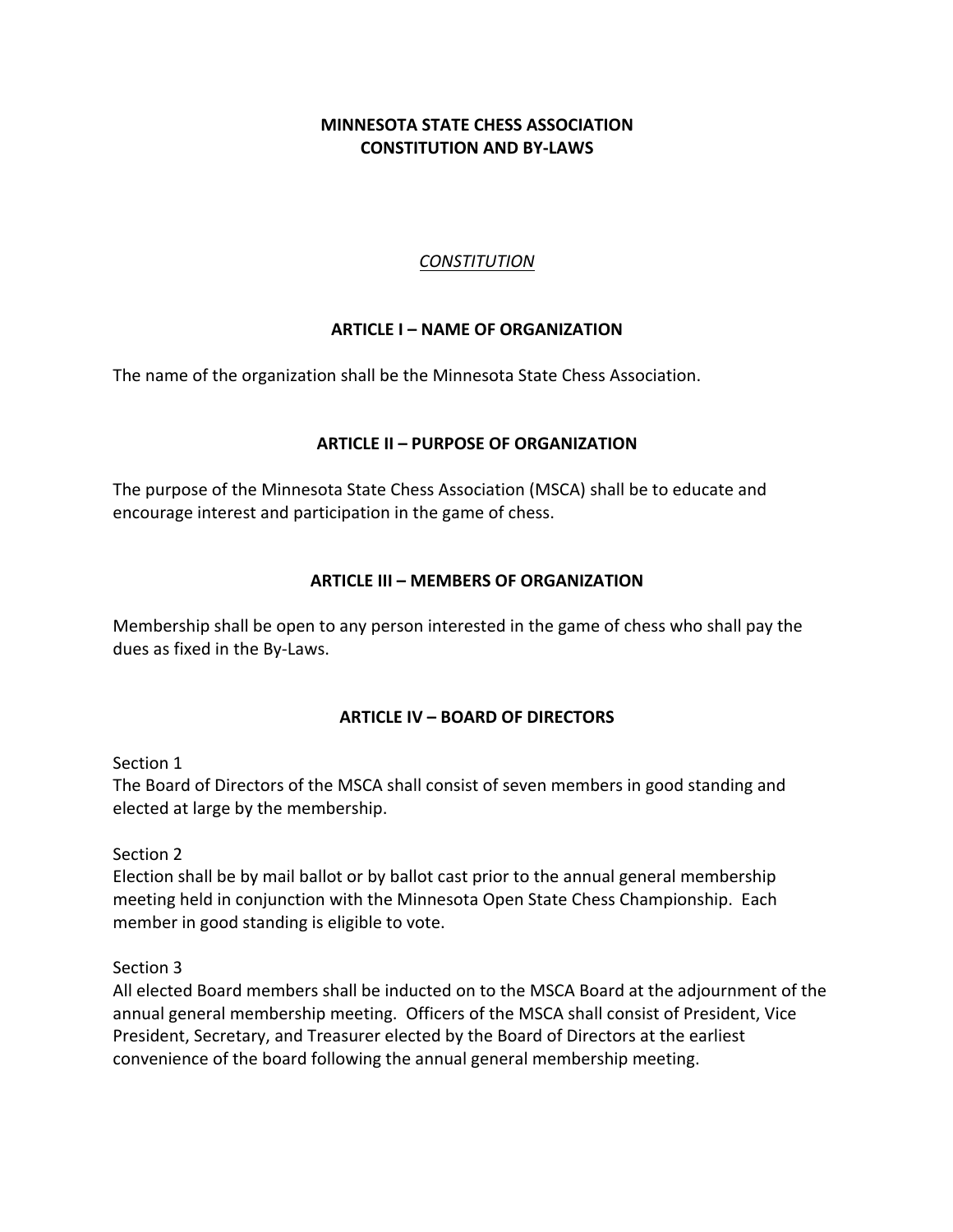### Section 4

Elected members of the Board will serve for a period of two years. Three or Four members are elected each year to fill expired terms and any additional unfinished terms currently vacant.

### Section 5

The Board may remove a member of the Board for cause or for negligence of duty. Such removal requires 2/3 vote of the remaining Board members. A member of the Board may resign upon written notification to the Board. The remaining members of the Board may fill vacancies on the Board for the remainder of the term of that vacancy.

# **ARTICLE V – DUTIES OF OFFICERS**

### Section 1

The President shall be the presiding officer at all meetings of the MSCA and of the Board. The Present shall nominate such committees as shall be approved by the membership or the Board. The President shall exercise active and general supervision over the conduct of the affairs of the MSCA.

### Section 2

It shall be the duty of the Vice President to assist the President in the discharge of duties, and to perform the same in the absence of the President or the President's inability to perform duties.

#### Section 3

It shall be the duty of the Secretary to keep the minutes of the proceedings of the MSCA and the Board of Directors and to cause all notices of meetings to be given.

#### Section 4

It shall be the duty of the Treasurer to receive all monies and dues owing to the MSCA and to keep the accounts of the same, as well as monies disbursed. The Treasurer shall keep the accounts as the Board may direct and shall make a detailed report of the receipts and disbursements of the MSCA at all meetings.

#### Section 5

The duties of the Board shall be to transact the business of the MSCA between general membership meetings, provided that none of its actions conflict with any action taken by the membership. The Board shall arrange for the tournaments and activities as shall promote the purpose of the MSCA. The Board shall vote to ratify membership of all committees.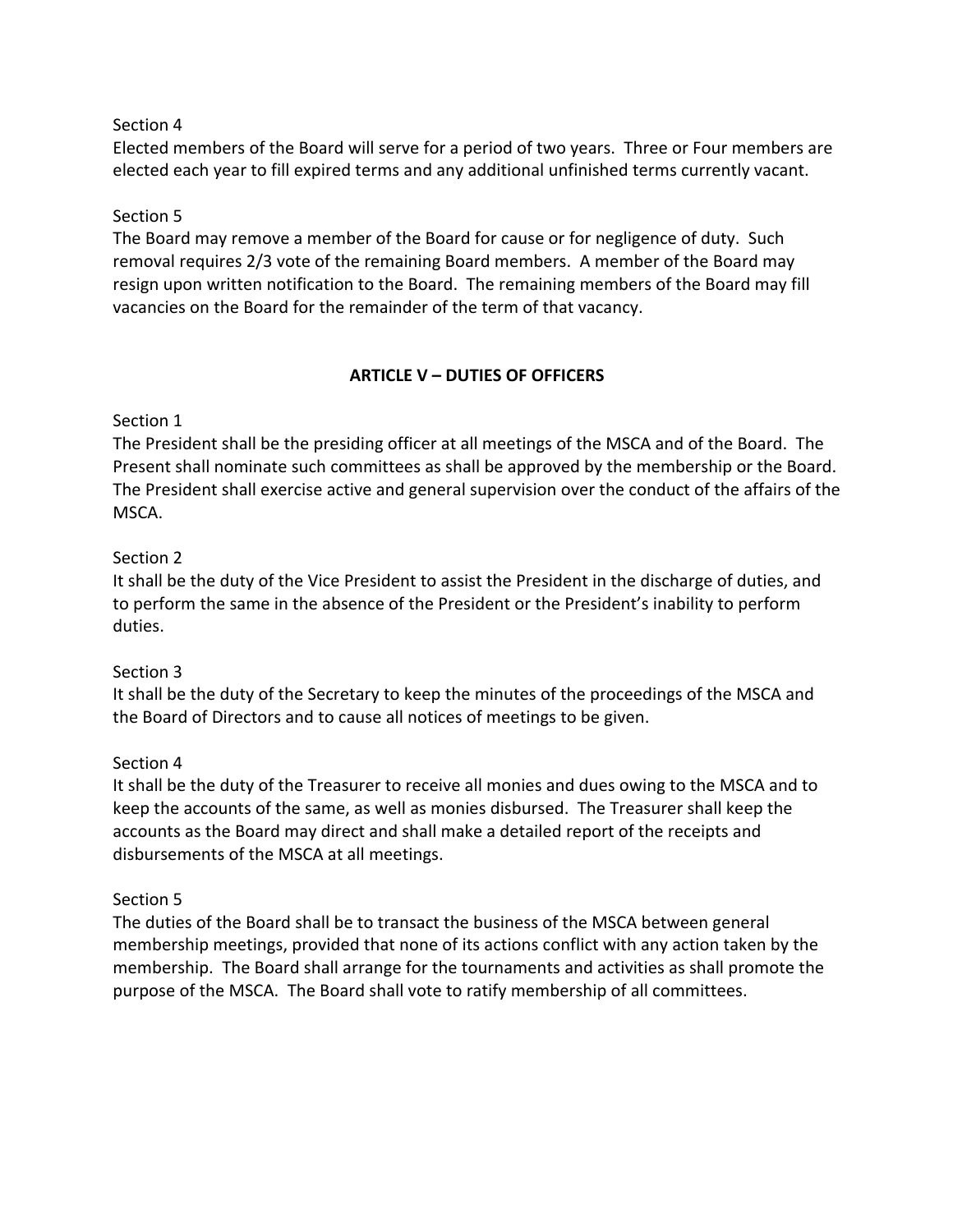### **ARTICLE VI – MEETINGS**

### Section 1

The regular membership meeting of the MSCA shall be held once yearly in conjunction with the Minnesota Open Chess Championship Tournament. Each member in good standing shall have one vote at any membership meeting.

#### Section 2

Special membership meetings of the MSCA may be called by a majority of the members present at a Board Meeting or when requested in writing by ten members in good standing.

### Section 3

The Board will meet at least four times each year as specified by the Board. Each Board Member shall have one vote at any meeting.

Section 4

Special meetings of the Board may be called by the President or by a written request of three Board members.

### Section 5

Notices of all meetings of the Board shall be given sufficiently in advance by a means designated by the President.

## **ARTICLE VII – MEETING QUORUMS**

Section 1 A quorum at any membership meeting shall consist of twenty-five members.

Section 2 A quorum of any Board meeting shall be four members.

## **ARTICLE VIII – FINANCIAL OBLIGATIONS**

All obligations of the MSCA shall be authenticated by the President or by the Treasurer; but no obligations shall be entered into binding upon the MSCA without the authorization of the Board or the membership of the MSCA as determined by a vote thereof at a regular or special meeting.

## **ARTICLE IX – STATE CHAMPIONSHIP**

There shall be one annual tournament to determine the Minnesota State Champion.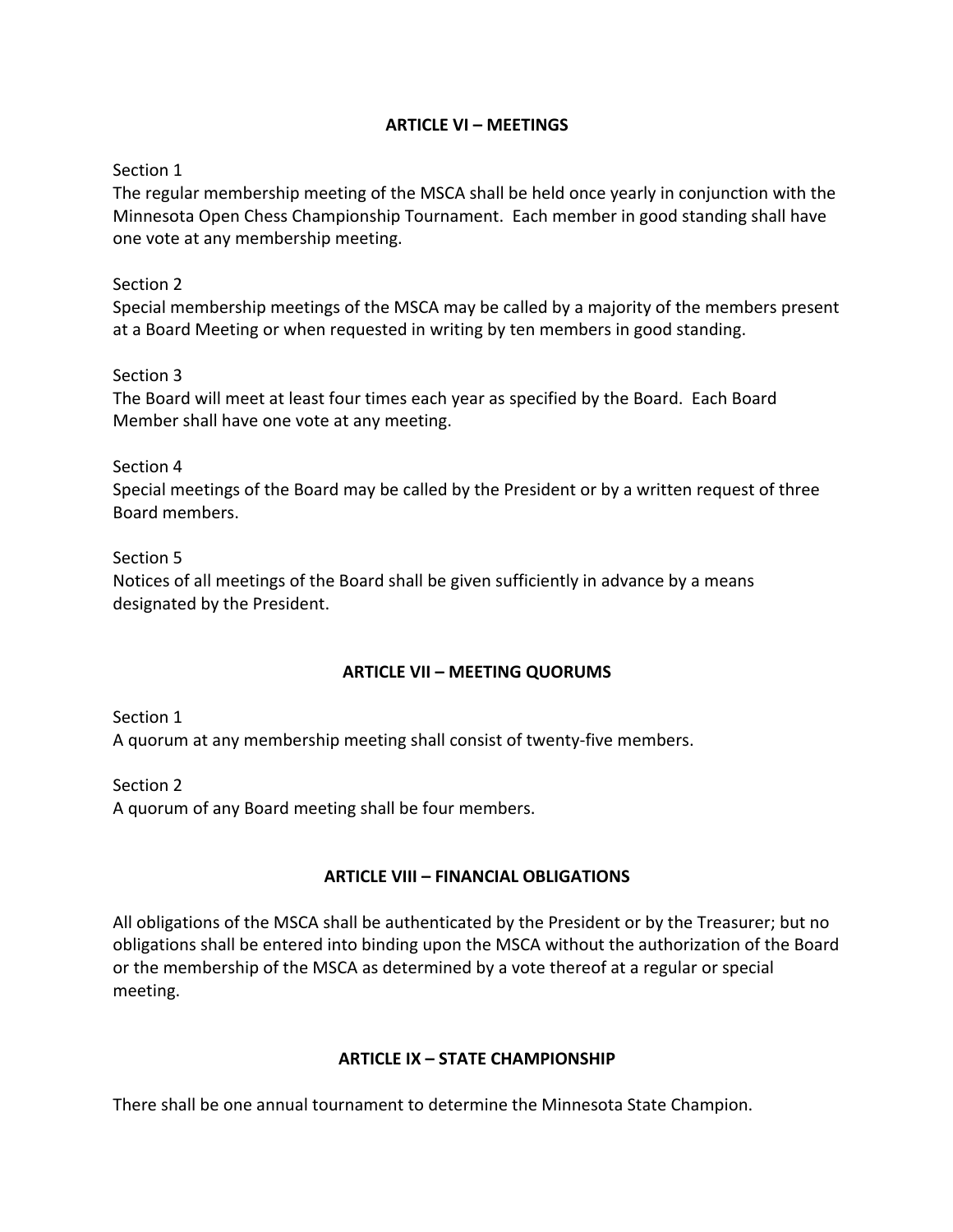### **ARTICLE X – REMOVAL OF BOARD MEMBER**

Section 1

Any Board member may be removed for cause by two-thirds majority vote of the members present at the meeting of the MSCA.

### Section 2

Any Board member may be removed for inactivity if that member is absent without sufficient reason for at least three Board meetings during their term and with two-thirds majority vote of the remaining Board members.

### Section 3

The Board member shall be entitled to written notification of notice of removal at the time notice of the meeting is given.

## **ARTICLE XI – AMENDING THIS CONSTITUTION**

### Section 1

This Constitution may be amended by a two-thirds vote of the members of the MSCA present at an annual meeting or at a meeting called for the purpose of amending the Constitution.

## Section 2

The notice of a meeting called for the purpose of amending the Constitution shall state the amendments of the Constitution which will be voted upon at the meeting, shall state the proposed amendment, and shall clearly state the effect of the amendment on the membership. Proposed amendments to be considered at the annual meeting shall be stated in advance and accompany the notice of the meeting.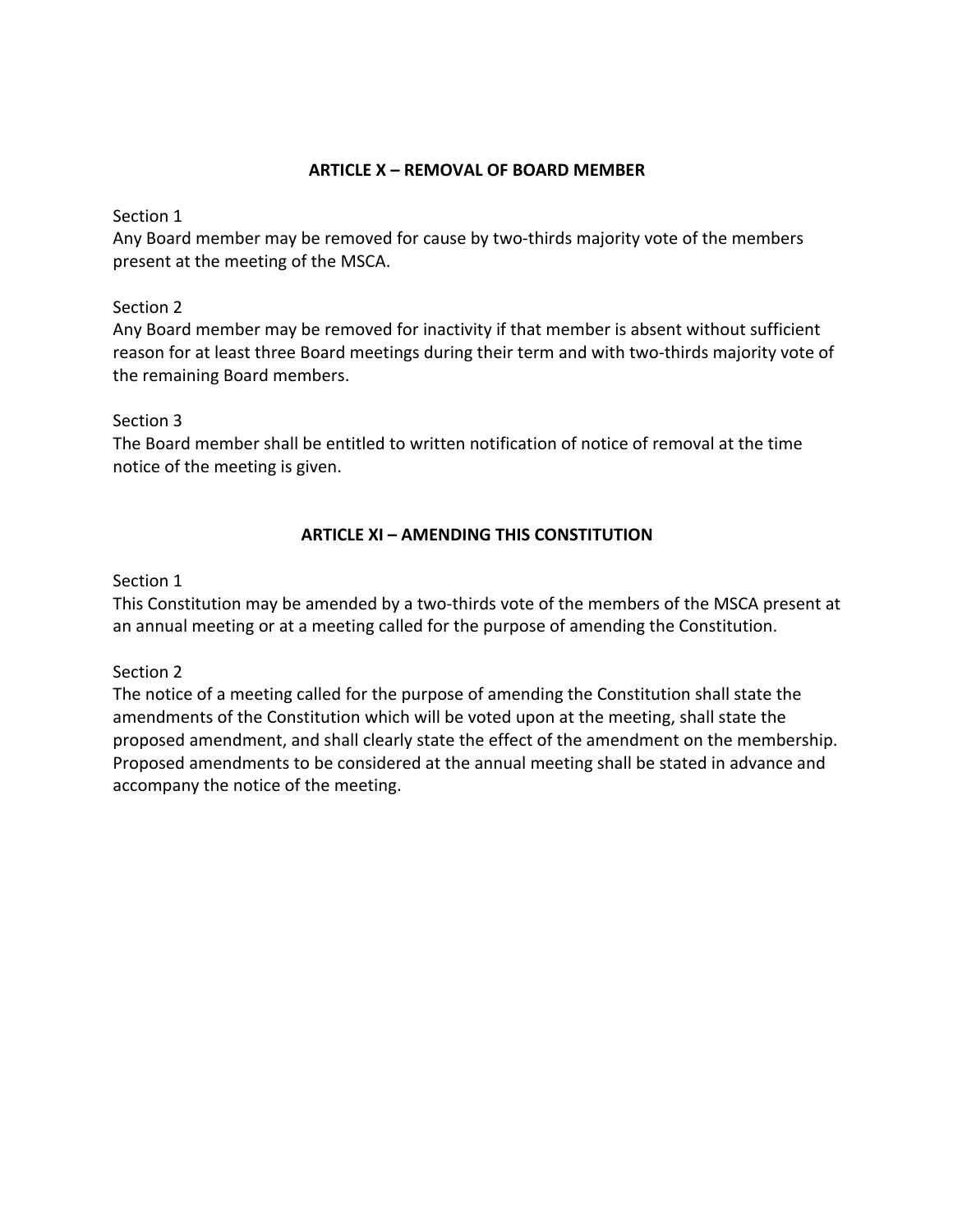## *BY-LAWS*

#### **ARTICLE I – MEMBERSHIP**

- 1.1 A person becomes a member of the Minnesota State Chess Association immediately upon payment of their annual dues. The annual dues may be reduced (but not exceeded) by the Board for promotional purposes.
- 1.2 Expiration: An annual membership expires on the last day of the month prior to receipt of payment, plus one year. Renewal of an active membership prior to expiration shall extend the expiration date by one year.
- 1.3 Other membership types: The Board may designate other membership categories and dues, including, but not limited to: (a) Scholastic Tournament membership, (b) Additional family member, (c) Life member.
- 1.4 Membership in the MSCA is required by each individual participating in MSCA sanctioned events unless otherwise designated and approved by the Board. Reciprocal memberships (non-residents who are members of the official state affiliate of the US Chess Federation for the state in which they reside) are recognized as members. Promotional events such as non-rated beginner's events are exempt when such memberships are designated within the prize structure of the event.

#### **ARTICLE II – AFFILIATE MEMBERSHIP**

- 2.1 Eligibility: Any group or individual interested in chess may become an MSCA affiliate upon paying the dues and receiving approval of the Board. Unless otherwise agreed upon by the affiliate and the MSCA, the annual dues shall be equal to the then current individual membership amount.
- 2.2 Privileges: MSCA affiliates may: (1) Sell MSCA memberships and keep a 10% commission. (2) Run MSCA sanctioned tournaments with the approval of the MSCA Board or its designees. MSCA memberships must be required at all MSCA sanctioned tournaments (note reciprocal memberships may satisfy this requirement). (3) Put announcements in the NCN for non-conflicting tournaments. (4) Receive MSCA publications.
- 2.3 Duties: MSCA affiliates shall have the following duties: (1) Abide by all MSCA rules and policies. (2) Supply MSCA with a cross table from each MSCA sanctioned tournament held by the affiliate.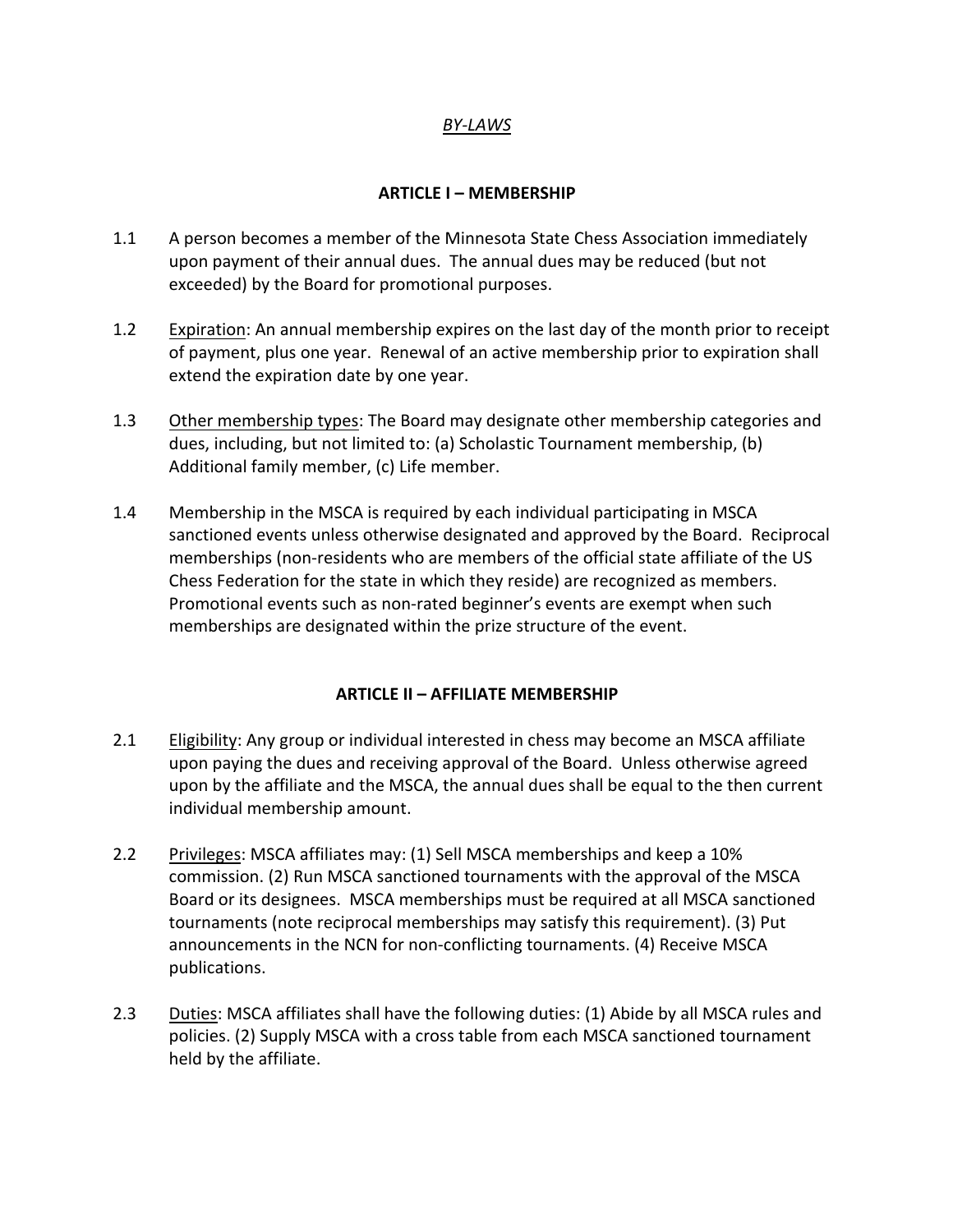### **ARTICLE III – MEETINGS**

The annual membership meeting of the MSCA shall be held during the Minnesota Open State Chess Championship. That meeting shall not be held on the last day of the tournament. The day and time of the meeting shall be fixed by the Board, and shall be announced in conjunction with the publicity prepared for the event. Any proposed changes in the Constitution or By-Laws will be included in the publicity prepared for the event.

## **ARTICLE IV – AMENDMENTS**

- 4.1 Amendment to the by-laws may be made by a majority vote of the members present at the annual membership meeting or at a meeting called for that purpose.
- 4.2 The notice of the meeting called for the purpose of amending the by-laws shall state that amendments of the by-laws will be voted upon at the meeting, shall state the proposed amendments, and shall clearly state the effect of the amendment on the membership. Proposed amendments to be considered at the annual meeting shall be stated in advance and accompany the notice of the meeting.

# **ARTICLE V – RULES OF ORDER**

Except where there is a conflict with the Constitution or By-Laws, membership meetings of the MSCA will be governed by Robert's Rules of order (current revision).

## **ARTICLE VI – COMMITTEES OF THE MSCA**

- 6.1 The President shall nominate committees. Those committees shall be ratified by the Board and duties assigned by the President and the Board.
- 6.2 Nominating Committee: A special committee for the purpose of presenting nominations to the membership for the annual election of officers. At a time reasonably in advance, the President shall appoint the committee, and that committee will submit names no later than December 31 preceding the annual meeting. The duty of this committee shall be to present nominees having previously secured agreement from the nominee that they will serve if elected.

## **ARTICLE VII – NOMINATION OF CANDIDATES AND ELECTIONS FOR THE BOARD**

7.1 Nomination by committee: A person may be nominated to serve on the Board by the Nominating Committee (see ARTICLE VI, Section 6.2).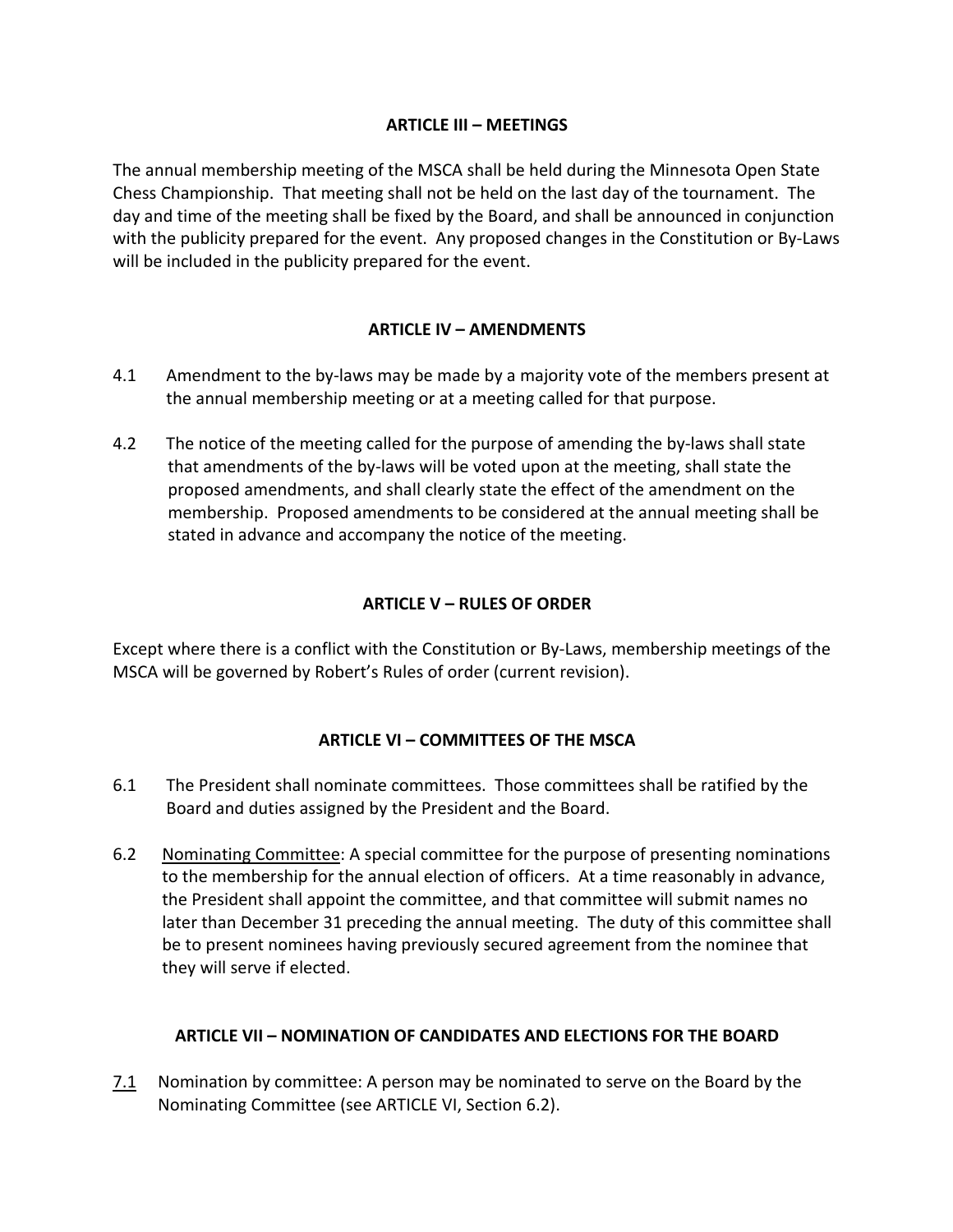- 7.2 Nomination by Board: A person may be nominated to serve on the Board by the then current Board.
- 7.3 Nomination by Petition: A person may be nominated to serve on the Board by a petition submitted to the President and signed by at least ten MSCA members in good standing.
- 7.4 Submittal of Nominees: All nominees must be submitted to the President no later than December 31 preceding the annual meeting.
- 7.5 Distribution of Ballots and Election of the Board: All candidates nominated will be placed on a ballot to be mailed to all members in good standing at the time of the meeting. Ballots should be mailed no later than 30 days prior to the annual meeting. Instructions for voting shall be included in the mailing. All members in good standing may cast a vote for up to the number of positions being elected. All persons receiving a ballot by mail are eligible to vote by mail. Ballots will be available during registration for the Minnesota Open Chess Championship and up to the time of the annual meeting. Ballots will be accepted as valid if cast by members in good standing at the site and received prior to the commencement of the meeting.
- 7.6 Election Judges and Counting of the Ballots: An impartial election judge will be appointed to count the ballots. The Chairperson of the Nominating Committee (if not a candidate in the election) will serve as an assistant to the election judge and verify the results. If the Chairperson of the Nominating Committee is not available or is a candidate a second judge will be appointed. The election judge shall be appointed by the President, or in the case of a dispute to the President's selection, by a vote of the members present at the commencement of the membership meeting.
- 7.7 Election results will be announced at or near the end of the membership meeting. Elected persons will take office immediately following the meeting.

## **ARTICLE VIII - MSCA EVENTS**

- 8.1 The Minnesota State Chess Association is the designated affiliate of the United States Chess Federation and as such retains the right to name or designate any official Minnesota State Champion titles as recognized by the USCF.
- 8.2 Sponsored Events: The following events are considered the property of the MSCA as sponsored events.

Minnesota Open Chess Championship Minnesota Open Chess Championship Play-Off